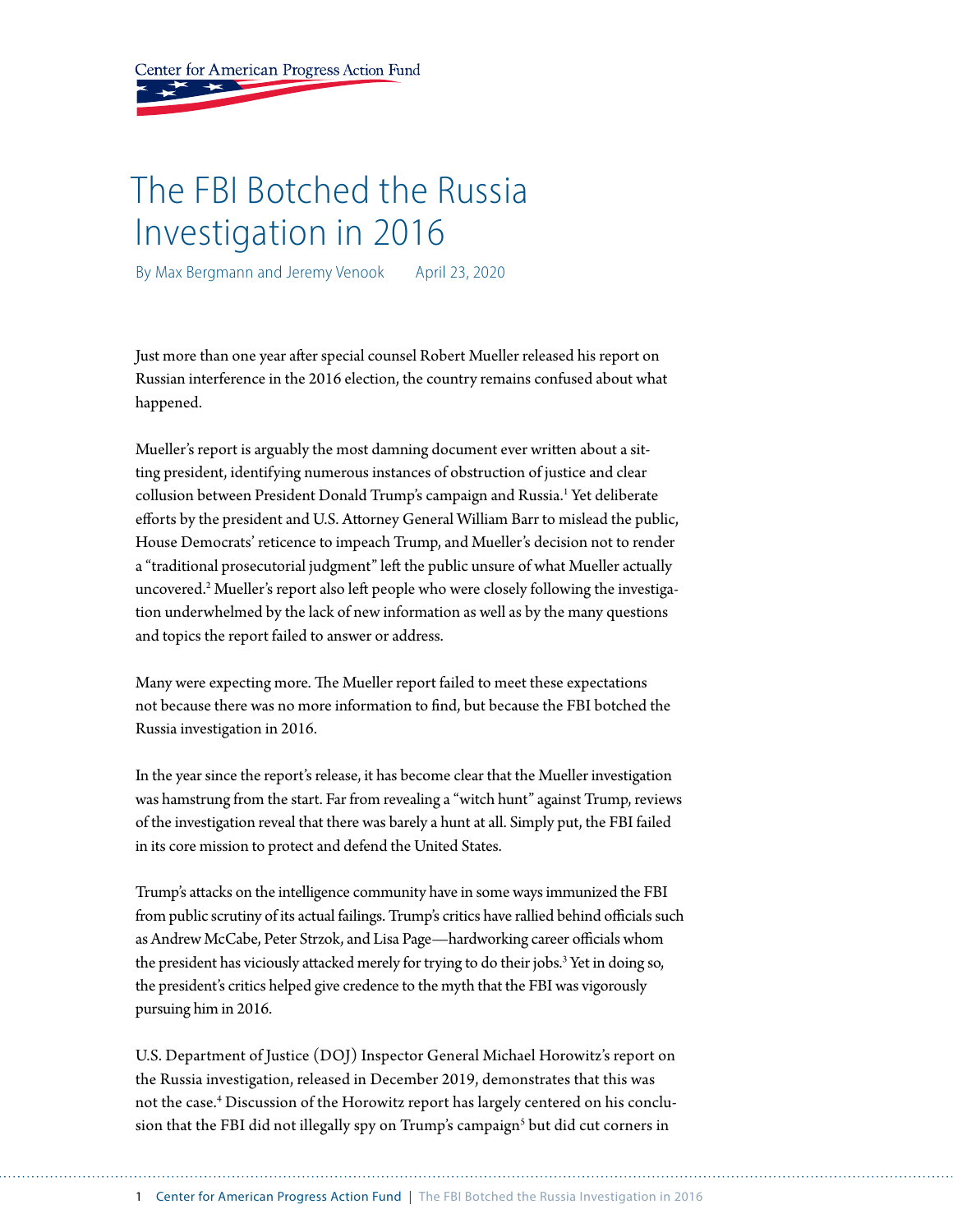obtaining warrants on Trump-associated individuals under the Foreign Intelligence Surveillance Act (FISA).<sup>6</sup> However, this limited focus obscures the Horowitz report's major finding that the FBI was so intent on keeping its investigation secret that it failed to do very much at all.

The FBI was guilty of the same sin as the Obama administration: Both assumed that Democratic candidate Hillary Clinton would win the 2016 election and thus failed to respond to Russian aggression with appropriate urgency.7 The bureau largely failed to investigate Trump despite believing it had evidence that merited a vigorous investigation into him and his campaign.

As a result, when Mueller took over the investigation in May 2017, he had to uncover a conspiracy almost exclusively after the fact.<sup>8</sup> He was forced to rely on trying to turn key witnesses such as Trump's campaign chairman Paul Manafort and Manafort's deputy Rick Gates to break the case rather than using contemporary testimony and documents.

Understanding how the FBI botched the investigation in 2016 is key to assessing the outcome of the Mueller investigation, the scope of Russia's election interference, and the potential dangers facing America in 2020 and beyond. It also highlights the need for a 9/11-style commission, not to relitigate the 2016 election or Trump's actions but rather to assess the federal government's actions and ensure a stronger national security response in the future.

# The Horowitz report

The Horowitz report is a confounding document. It does not assess the Russia investigation, the results of which speak for themselves: 37 indictments, including convictions of Trump's national security adviser, campaign chairman, deputy campaign chairman, personal lawyer, and close political adviser.<sup>9</sup> Instead, Horowitz primarily assesses Trump's outlandish conspiracy theories, relitigating long-answered questions of how and why the Russia investigation began.

Yet examining Horowitz's report alongside that of special counsel Mueller, as well as past DOJ inspector general reports, paints a damning picture of the FBI's counterintelligence efforts in 2016. The reports reveal how the FBI botched its opportunity to uncover coordination between the Trump campaign and Russia in real time. Even with American democracy under attack, the FBI kept such a close hold on its investigation, code-named Crossfire Hurricane,<sup>10</sup> that the agency hindered its own investigative efforts. Meanwhile, the same FBI counterintelligence division was aggressively and publicly investigating allegations about Trump's opponent, former Secretary of State Clinton, that ultimately resulted in no criminal charges.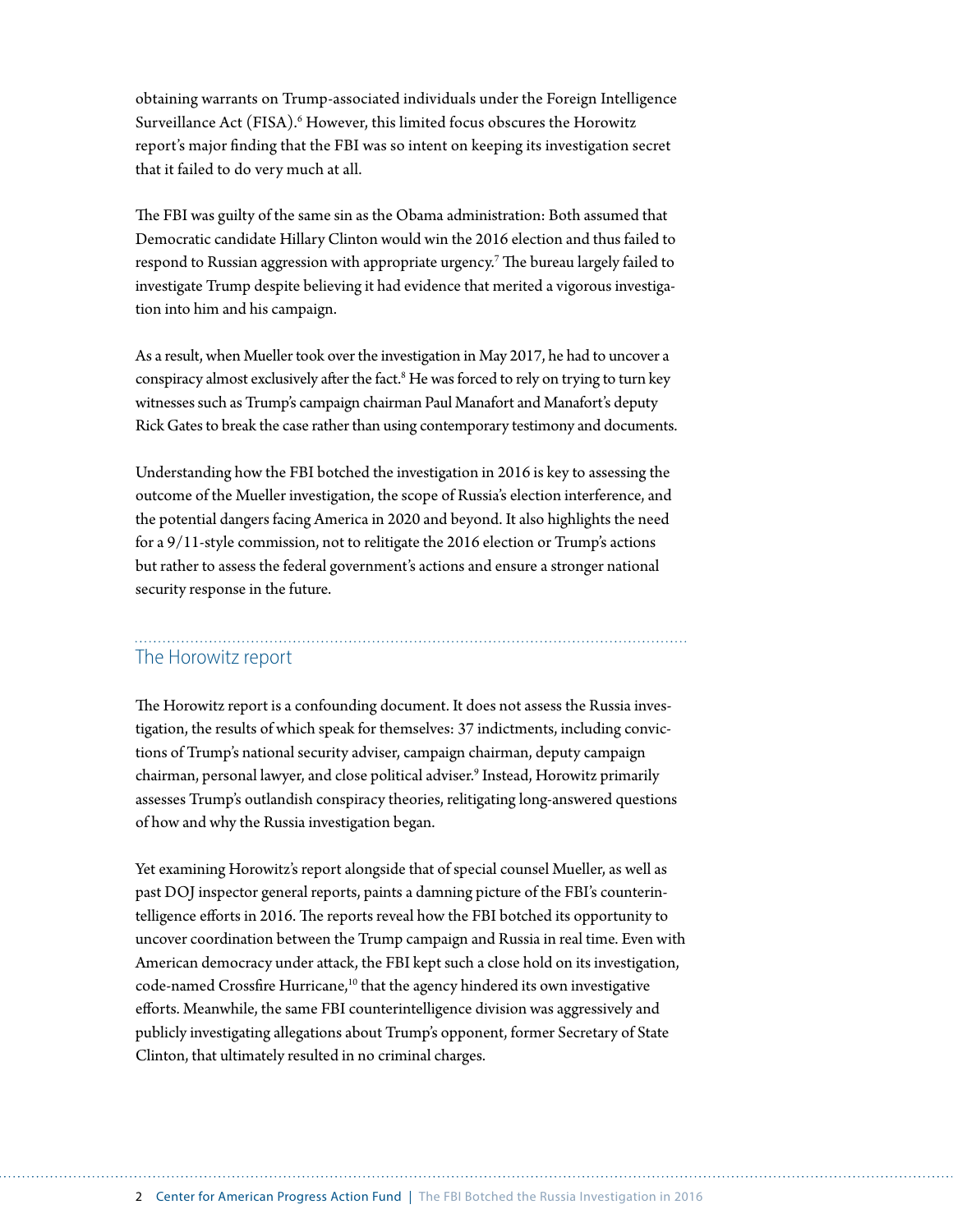Reassessing the FBI's actions in 2016, it is clear that the bureau's hypersensitivity to Washington politics—specifically bad-faith attacks from congressional Republicans resulted in a greater focus on appearing impartial than defending American democracy.

#### The FBI's failure to investigate Trump in 2016

In what was seen as an exonerating finding, the Horowitz report showed that the FBI deliberately did not target Trump.<sup>11</sup> Instead, after receiving information that Trump campaign adviser George Papadopoulos had advance knowledge of Russian hack-andrelease efforts, the agency formally opened Crossfire Hurricane and began investigating Papadopoulos, Manafort, and Trump adviser Michael Flynn.<sup>12</sup> The bureau also folded an older open case against another Trump associate, Carter Page, into the Crossfire Hurricane investigation.

While the FBI's caution in investigating a presidential candidate is understandable, they ignored the elephant in the room: Donald Trump himself. Despite evidence that members of Trump's campaign were aiding and abetting Russia's attack on the United States, the FBI treated them as victims of infiltration by Russian-aligned actors.<sup>13</sup> It was only months after the election—following Trump's dismissal of then-FBI Director James Comey, $<sup>14</sup>$  that the agency opened up a counterintelligence investigation<sup>15</sup> into</sup> the president, the results of which remain unknown.

#### Crossfire Hurricane's 'light footprint'

The Horowitz report documents how the FBI intentionally kept an extremely close hold on the Crossfire Hurricane investigation, employing a slow, timid, and ultimately limited counterintelligence approach.<sup>16</sup> Such caution and sensitivity is standard practice, especially given that the investigation involved a presidential candidate's campaign during an election season.

FBI officials Page and Strzok discussed this concern over text message in August 2016. When they cited an "insurance policy,"<sup>17</sup> they were discussing whether the agency should act with greater urgency to lay the groundwork for continued investigation in the event that Trump won and was, in fact, beholden to Russia. In her first public television interview, Page explained, "The 'insurance policy' was an analogy. It's like an insurance policy when you are 40. You don't expect to die when you are 40. But you still have an insurance policy."18 In other words, the point of ramping up the investigation was not to weaponize it against Trump but to lay a foundation for mitigating the threat to national security if he won the presidency.

However, the FBI ultimately chose not to intensify the investigation. Then-Deputy Director of the FBI Andrew McCabe told the DOJ's Office of Inspector General (OIG) that the FBI wanted "to keep our inquiry as quiet as we could."19 McCabe gave the team contradictory instructions: "Get to the bottom of this as quickly as possible, but with a light footprint." The FBI ended up erring strongly on the side of caution.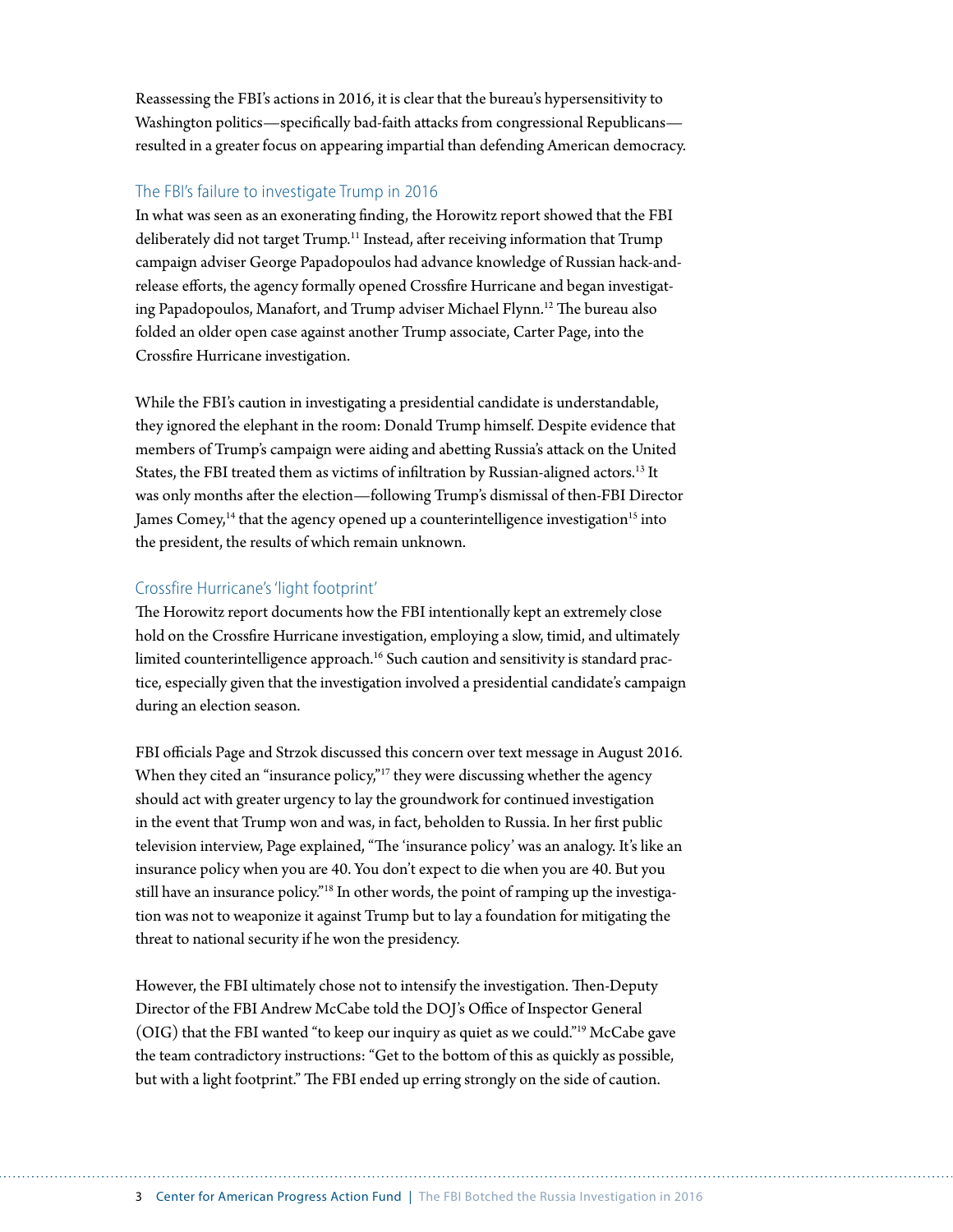#### Crossfire Hurricane investigation mismanaged and devoid of resources

The desire to keep the investigation close left it bureaucratically isolated and devoid of resources. The investigation's staffing and command structure was so inadequate that it had to be reorganized three times in 10 months. The Horowitz report found:

*[T]he FBI had to detail agents to FBI Headquarters from field offices for 90-day temporary duty assignments (TDYs). Then, when these 90-day TDY assignments expired, new agents were detailed to FBI Headquarters, resulting in three iterations of Crossfire Hurricane teams and supervisors from July 31, 2016, to the transfer of the case to the Special Counsel's Office in May 2017. We found that this ad hoc staffing presented challenges compared to the established chain of command structure that exists in FBI field offices. The turnover of agents and supervisors resulted in a loss of institutional knowledge and a lack of communication among agents, analysts, and supervisors.20*

The Crossfire Hurricane team "worked out of FBI Headquarters [in Washington, D.C.] from the opening of the case through December 2016," even though Trump's campaign and transition teams were headquartered in New York City. But the Crossfire Hurricane team reorganized in January 2017 "because of the need to conduct investigative activities in cities where the subjects of the investigations were located and to do so efficiently." According to the report, "[T]he shifting makeup of the teams and the changing leadership created a divide between the analysts and the agents, which resulted in less interaction between the two groups."21 The report went on to say that "investigating Crossfire Hurricane from FBI Headquarters created significant challenges," leading Horowitz to "recommend that the FBI develop specific protocols and guidelines for staffing and running any future sensitive investigations from FBI Headquarters."

In mid-February 2017, newly installed Deputy Attorney General Dana Boente told the OIG that he was concerned the investigation lacked cohesion because individual Crossfire Hurricane cases had been assigned to multiple field offices.<sup>22</sup> In addition, Boente said he believed the investigation had not been moving with a sense of urgency an impression based in part on "not a lot" of criminal legal process being used.<sup>23</sup>

The investigation was also hampered by lack of resources. The report found:

*Agents and analysts on the Crossfire Hurricane team told the OIG that the decision to conduct the investigation out of FBI Headquarters instead of a field office presented multiple challenges, such as difficulties in obtaining needed investigative resources, including surveillance teams, electronic evidence storage, technically trained agents, and other investigative assets standard in field offices to support investigations.24*

In short, Crossfire Hurricane lacked the resources and tools needed to credibly investigate an ongoing conspiracy against American democracy.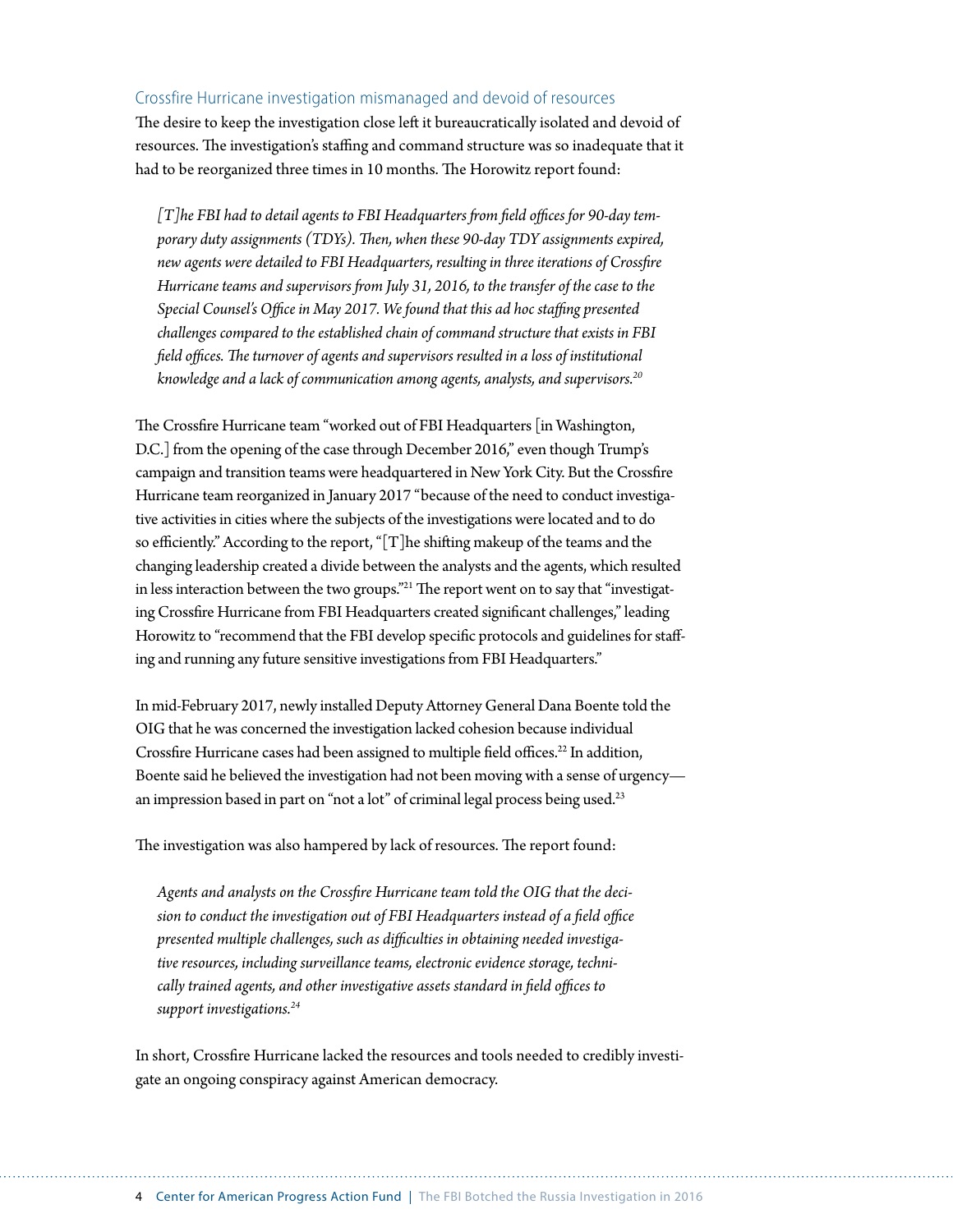# The FBI's missteps in 2016–2017

Both the Horowitz and Mueller reports point to other key missteps by the FBI, including:

- **• Failure to interview key witnesses at the inauguration.** The FBI missed key opportunities during the transition. Key foreign figures in the Russia investigation, including Konstantin Kilimnik, Natalia Veselnitskaya, Rinat Akhmetshin, and Aleksandr Torshin, all attended Trump's inauguration in January 2017, right as the Crossfire Hurricane team restructured and left Washington, D.C., for its field offices.<sup>25</sup> However, the FBI appears not to have interviewed many of these figures while they were in the United States and let them all leave the country, apparently never to return.
- **Failure to track key Russian figures.** A brief section in the Mueller report about the World Chess Federation's tournament held in New York City in late 2016 shows how the Crossfire Hurricane investigation's lack of resources may have negatively affected the probe,<sup>26</sup> which raises questions about U.S. counterintelligence efforts. According to the report, Dmitry Dmitry Peskov, a top aide to Russian President Vladimir Putin, and Kirill Dmitriev, the head of the Russian Direct Investment Fund who has also met with Trump adviser Erik Prince in the Seychelles, both traveled from Russia to New York City the day after the election.<sup>27</sup>

When the result of the 2016 election became clear, a person whose name is redacted in the Mueller report texted Dmitriev the following message: "Putin has won."28 Dmitriev then contacted George Nader, a convicted sex offender and close adviser to the United Arab Emirates with connections to Trump's team, to invite Trump transition officials to the opening gala of the World Chess Federation tournament in Manhattan. On November 9, Dmitriev reportedly asked Putin for permission to travel to the United States and flew to New York City later that day. At the time, the World Chess Federation was headed by a Kremlin-connected oligarch, Kirsan Ilyumzhinov. According to a FiveThirtyEight-ABC investigation, Ilyumzhinov, who has been sanctioned by the U.S. government since 2015, "has repeatedly been alleged to act as an informal envoy for the Russian government."29

Peskov's proximity to Putin and his prominent role in intelligence officer Christopher Steele's dossier, which the FBI had already obtained and considered valid human intelligence,<sup>30</sup> meant that Peskov should have been on the FBI's radar. And yet, based on the Mueller report, the FBI does not appear to know details of Peskov and Dmitriev's visit to New York immediately after the election.<sup>31</sup>

Nor is Mueller able to account for Trump's whereabouts during the time frame of the chess tournament, 32 despite the fact that he was almost certainly accompanied by Secret Service. Mueller writes in his report that "one World Chess Federation official recalled hearing from an attendee that president-elect Trump had stopped by the tournament."33 Mueller concludes that he could not conclusively establish whether Trump had attended—only that he had denied doing so in his written answers.<sup>34</sup>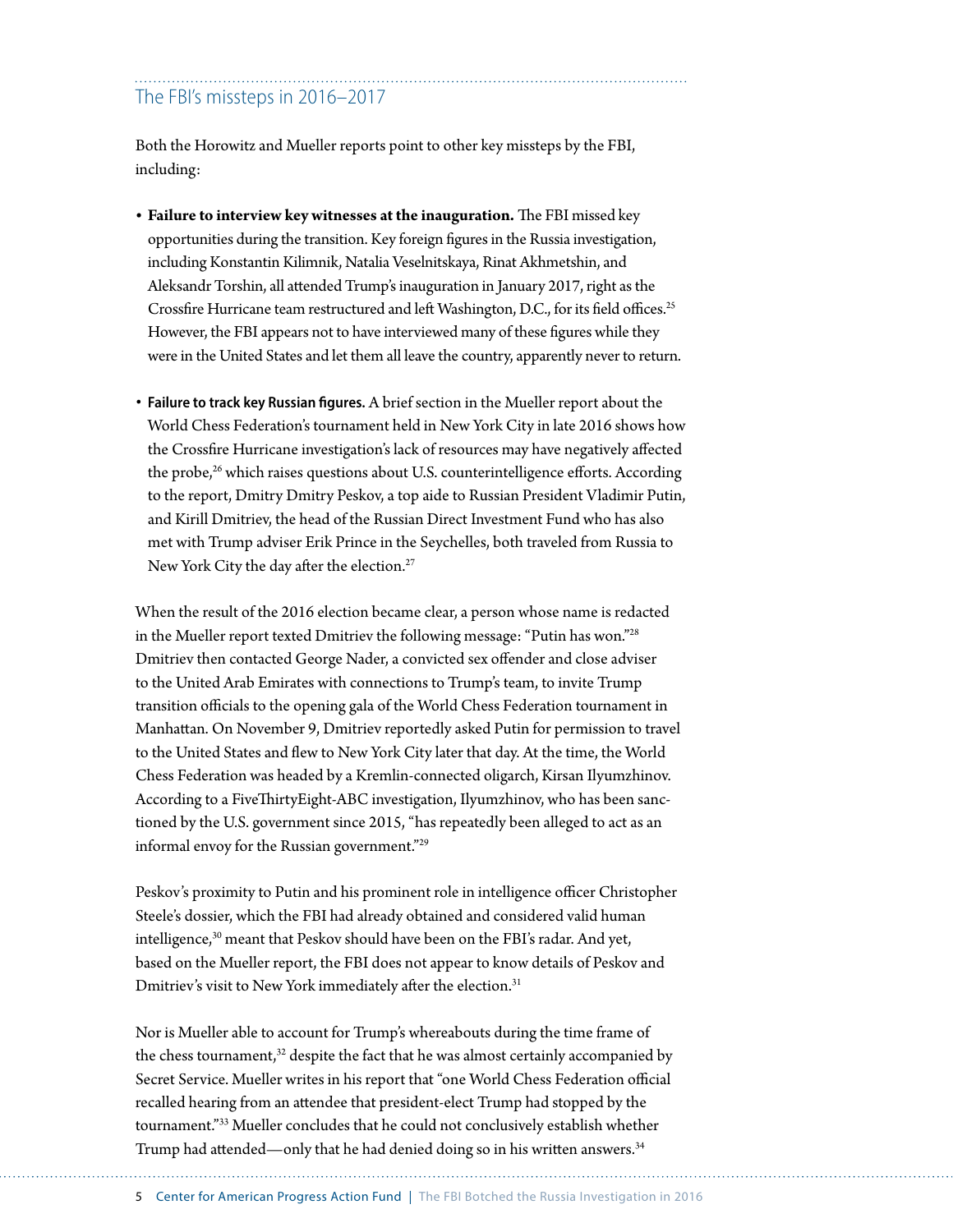This information gap exemplifies the problems with the FBI's investigation. Had the New York field office been involved, the bureau could have had more resources and personnel available in the city where Trump's campaign and transition team were headquartered. If that had been the case, the FBI would have been better positioned to investigate events such as Peskov and Dmitriev's visit to the World Chess Federation championship.

#### Carter Page's July 2016 trip to Russia

In early April 2016, shortly after Trump identified Carter Page as one of his five foreign policy advisers,<sup>35</sup> the FBI opened a counterintelligence case against Page "based on his continued contacts with Russian intelligence officers,"36 which predated his involvement with Trump by at least three years.<sup>37</sup> However, contrary to the Trump team's accusations of politicized surveillance, Horowitz concluded that "there was limited investigative activity in the NYFO [New York field office] investigation between April 6 and the Crossfire Hurricane team's opening of its investigation of Page on August 10."38 Mueller's conclusion that "Page's activities in Russia—as described in his emails with the Campaign—were not fully explained,"39 likewise suggests that the FBI was not tracking Page in July 2016, when he traveled to Russia and met with multiple high-ranking Kremlin officials.<sup>40</sup> The FBI did not pursue a FISA warrant until October 2016, by which point Page had left the Trump campaign.<sup>41</sup>

#### Steele's reporting caught in bureaucratic limbo

Because of disorganization within the investigation, roughly two months passed between when Steele first met with the FBI in July and when the Crossfire Hurricane team first received his reports on September 19, 2016, which FBI officials described as an "excessive" delay.<sup>42</sup> Although some details in Steele's dossier remain unverified, its larger conclusions about the breadth of Russia's attack on American democracy and much of the Trump campaign's involvement proved founded.43 Moreover, Horowitz found that the FBI broadly trusted Steele in 2016, which further underscores the lack of energy in the investigation.44

# The FBI's disparate approaches to the Trump and Clinton investigations

The FBI took a light footprint in investigating Trump, opting for a slower, more methodical approach to the investigation—one that made little sense given the significant threat to national security and the time-limited nature of the election. The greatest threat from a counterintelligence perspective was that Trump would win and bring himself, along with other figures compromised by Russia, into the federal government. Concerns that a more aggressive investigation might alert investigative targets and make it more difficult to prosecute them if Trump lost pale in comparison to the possibility of a presidential administration compromised by a hostile foreign power.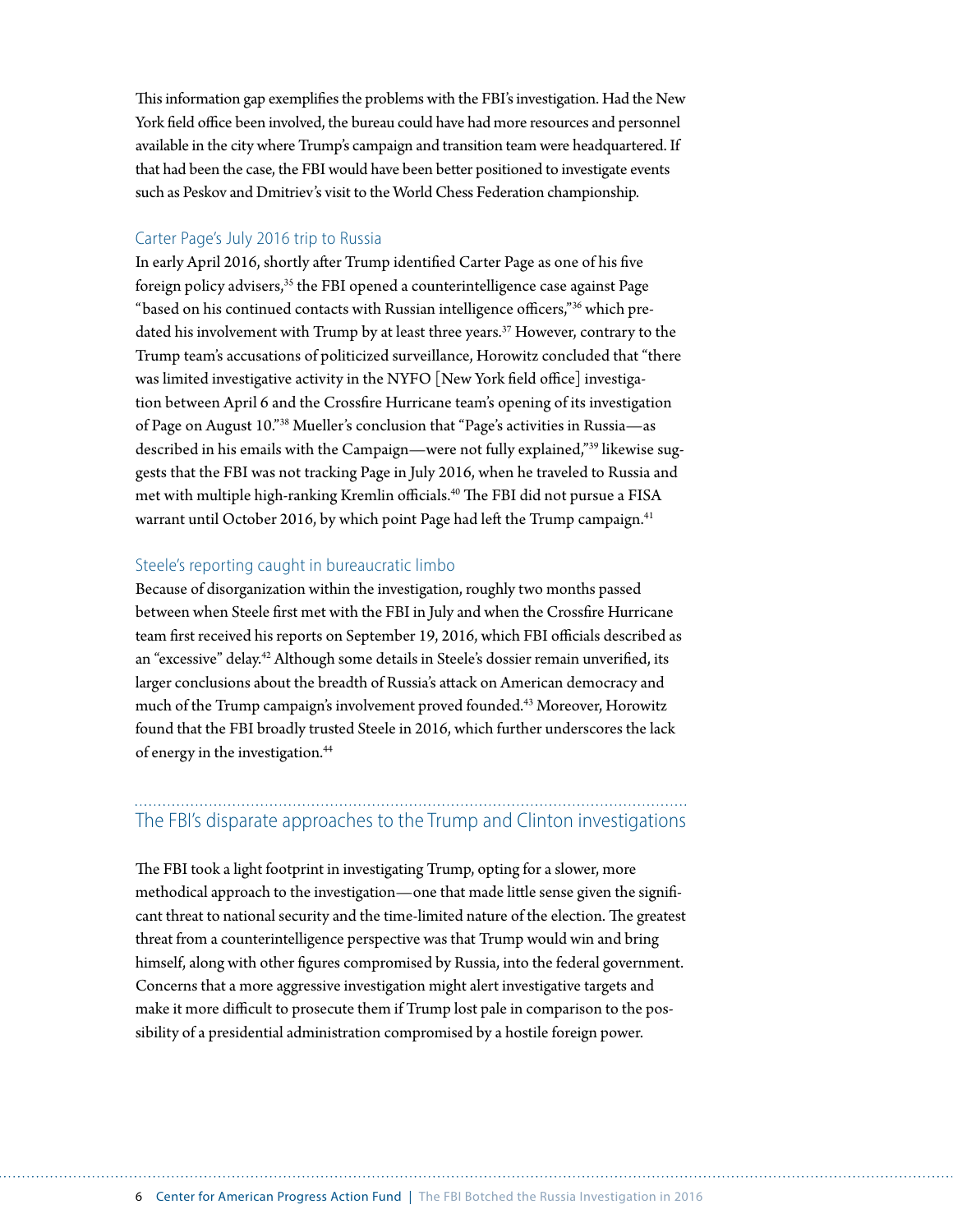The goal of keeping a light footprint was to keep the investigation secret. Yet despite the FBI's efforts, word of the investigation leaked one week before the election, when *The New York Times* reported that the FBI was investigating Trump's ties to Russia.45 Both the January 2017 intelligence committee report on Russian interference and the Steele dossier likely alerted anyone who had not yet covered their tracks to begin doing so.<sup>46</sup>

In her first public interview in December 2019, Lisa Page said that the FBI chose not to discuss the Trump-Russia investigation because they "didn't know what the answer was, and it would have been deeply prejudicial and incredibly unfair to candidate Trump for us to have said anything before we knew what had happened."47 However, the FBI all but exonerated Trump days before the election.

On October 31, 2016, *The New York Times* ran an article under the now-infamous headline, "Investigating Donald Trump, F.B.I. Sees No Clear Link to Russia."48 The article shows that, despite concerns about leaving a light footprint, the FBI spoke to the press specifically to diminish public perceptions of Trump's ties to Russia. According to *The New York Times*, "Intelligence officials have said in interviews over the last six weeks that … no evidence has emerged that would link him or anyone else in his business or political circle directly to Russia's election operations." The article does exactly what Page said the FBI was trying not to do: It announces an apparent conclusion before the FBI knew the results of its own investigation while failing to note that the FBI needed evidence of Trump's ties to Russia to open an investigation in the first place.

The light-footprint treatment of the Russia investigation diverges sharply from the aggressive and public investigations into Clinton. The FBI devoted major resources to investigations into Clinton's email server and the Clinton Foundation, which, unlike the Russia investigation, concluded with no charges filed. Comey himself publicized the Clinton investigations multiple times, first in a press conference and later in a letter to Congress sent just 11 days before the election, saying that the FBI was reopening its email probe.<sup>49</sup> Meanwhile, the NYFO repeatedly leaked information about the Clinton investigations, allegedly including to Trump adviser and now-personal attorney Rudy Giuliani, to the extent that one official anonymously described the FBI as "Trumpland."50

Ultimately, the FBI's decisions to assiduously conceal the Russia investigation while repeatedly discussing the Clinton investigations likely influenced the 2016 election more than Russian interference.

Comey and his critics alike have wrestled with the reasons for the agency's actions. What seems most likely is that the FBI's hypocrisy resulted not from conservative bias but from bureaucratic politics. Congressional Republicans' hyperaggressive, politically motivated oversight of the Obama administration and constant leaks from pro-Trump agents appear to have made the FBI fearful of politically motivated attacks if the FBI appeared to be hard on Trump and soft on Clinton.<sup>51</sup> FBI leaders may have believed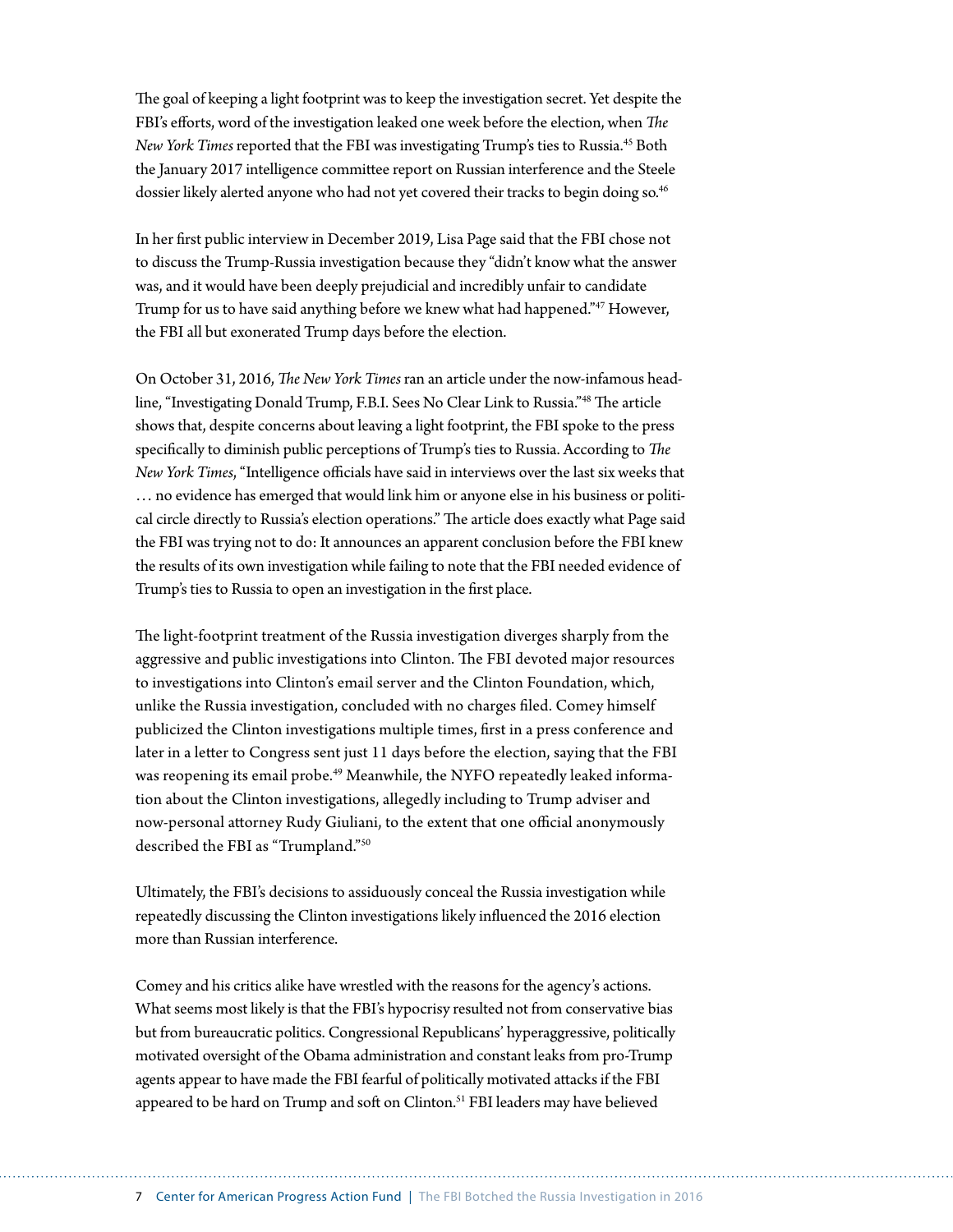that they would be held to account for their handling of the Clinton investigation but not face the same scrutiny about their Trump investigation after he inevitably lost the election. Therefore, rather than focusing on the threat to the country, the bureau's decision-makers acted like self-interested bureaucrats, prioritizing the political threat to themselves and their agency.

# Turning witnesses to break the case

The fourth restructuring of Crossfire Hurricane came with Mueller's appointment as special counsel and the reported opening of a counterintelligence investigation into the president, the results of which remain unknown.<sup>52</sup> As a result of the FBI's failings in 2016, Mueller had to conduct an investigation after the fact, which meant turning witnesses.

Remarkably little in the Mueller report appears to draw from the FBI's efforts in 2016. For example, most of the Mueller investigation's revelations about Manafort appear to have come from his deputy Rick Gates, who pleaded guilty to charges related to his and Manafort's money laundering while working for corrupt Ukrainian politicians.53 In fact, on August 2, 2016—days after the FBI opened a case against Manafort—the bureau apparently missed that Manafort met with suspected Russian intelligence operative Kilimnik and provided him with internal campaign polling data and strategy.<sup>54</sup> Manafort initially denied to Mueller's team that the meeting had taken place, but a judge later ruled that he had lied to the investigators.<sup>55</sup> The FBI also only appears to have learned after the fact, again from Gates, that Roger Stone served as a back channel between the Trump campaign and WikiLeaks, which Stone publicly bragged about during the campaign.<sup>56</sup> The most significant piece of information the FBI appears to have learned from its investigation during the campaign was that Papadopoulos had advance knowledge that Russia would release stolen emails through WikiLeaks. However, the FBI learned this not from its own investigation but from Australian government officials.<sup>57</sup>

Despite the bureau's investigative mismanagement and timidity during the election, Mueller found evidence of clear "collusion." There were at least 272 contacts between Kremlin-linked figures and the Trump campaign and transition teams:<sup>58</sup> Trump's campaign chairman and his deputy shared confidential polling data and campaign strategy with a suspected Russian intelligence officer; according to Gates, this was done with the explicit understanding that the information would reach Russian oligarchs in Putin's inner circle.<sup>59</sup> In addition, according to then-campaign CEO Steve Bannon, the campaign directed Stone to open a back channel to WikiLeaks with the understanding that he was receiving and providing "non-public information about upcoming WikiLeaks' plans."60 Trump also repeatedly tried to obstruct the Mueller investigation.61 In short, Trump and his campaign were guilty.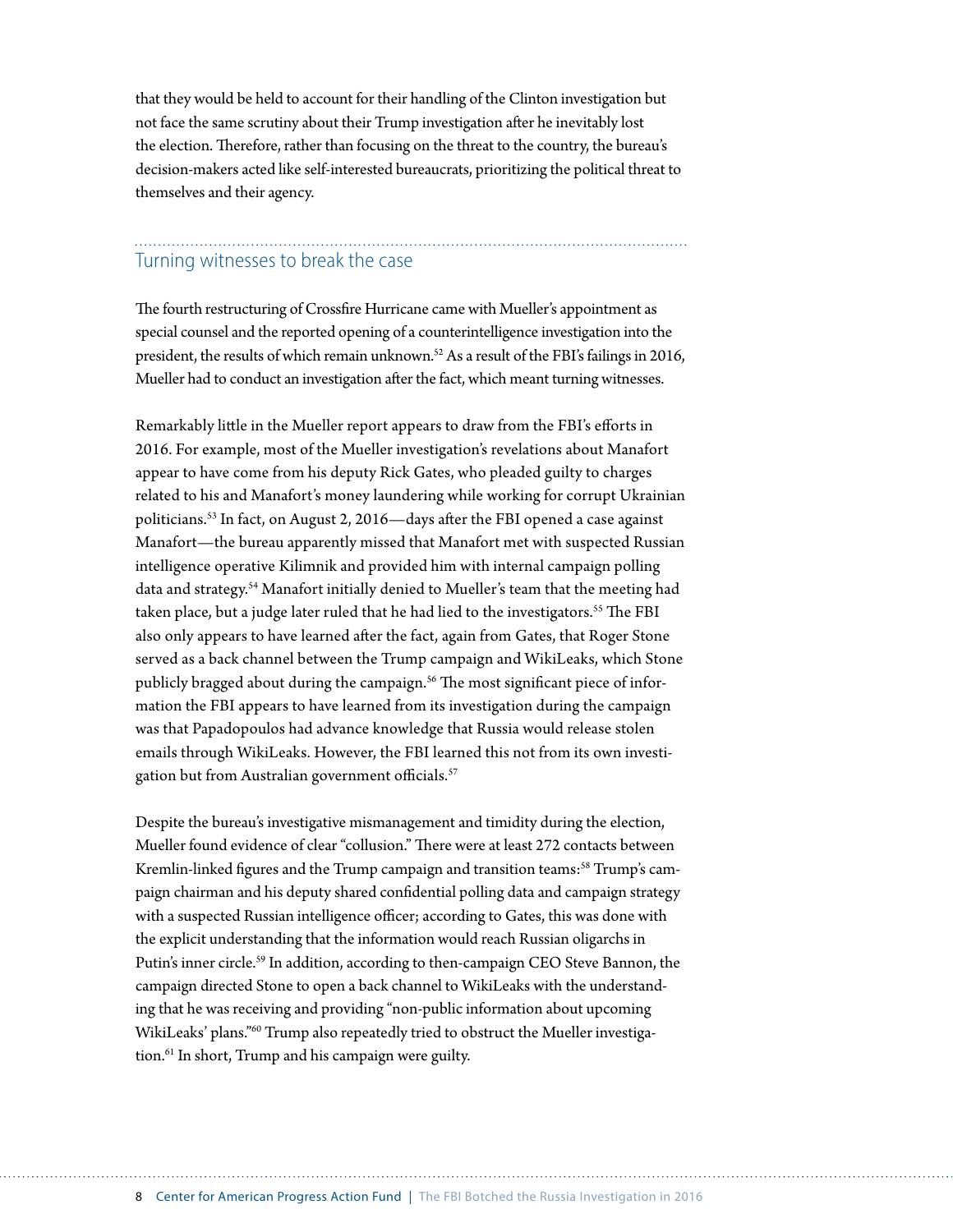However, because Mueller could only piece together what happened after the fact, the public may never know the depth and scope of collusion that occurred in 2016. How much did the Trump campaign and Russia coordinate? Did they coordinate messaging and polling? Did Russian officials find ways to finance the Trump campaign as they have done for their preferred candidates throughout Eastern and central Europe?<sup>62</sup>

### Conclusion

These gaps in the story call for the establishment of a 9/11-style independent commission to reach the truth. This certainly will not happen while Trump remains in office, but in the event of a new administration, it is essential for U.S. national security to ensure a reckoning of what happened and a full assessment of the federal government's response. The focus of this commission would not be to target Trump but rather to gain more complete understanding of what happened, what worked, what failed, and what reforms are needed in order to better counter foreign interference in America's political process.

Filling in the gaps about the Russia investigation matters both because the public needs to learn more about Trump and his campaign and because the country must know how to defend against Russian meddling in the 2020 election and beyond. The Mueller report, damning as it was, left significant gaps in the country's understanding of the Trump campaign's collusion with Russia, many of which stem from failures in the FBI's initial investigation during the election. And while Horowitz's report was independent, it unfortunately focused on Trump's priorities rather than on the need to assess and identify deficiencies in the 2016 response.

Understandably, Trump's critics have rallied around the embattled former FBI officials who have been unfairly targeted and attacked by the president and his allies. At the same time, however, it is necessary to recognize the mistakes the FBI made by failing to investigate collusion and the Trump campaign in 2016 because fears about attacks on their bureaucracy outweighed their fear for the country.

*Max Bergmann is a senior fellow at the Center for American Progress Action Fund and director of the Moscow Project. Jeremy Venook is a research associate at the Action Fund.*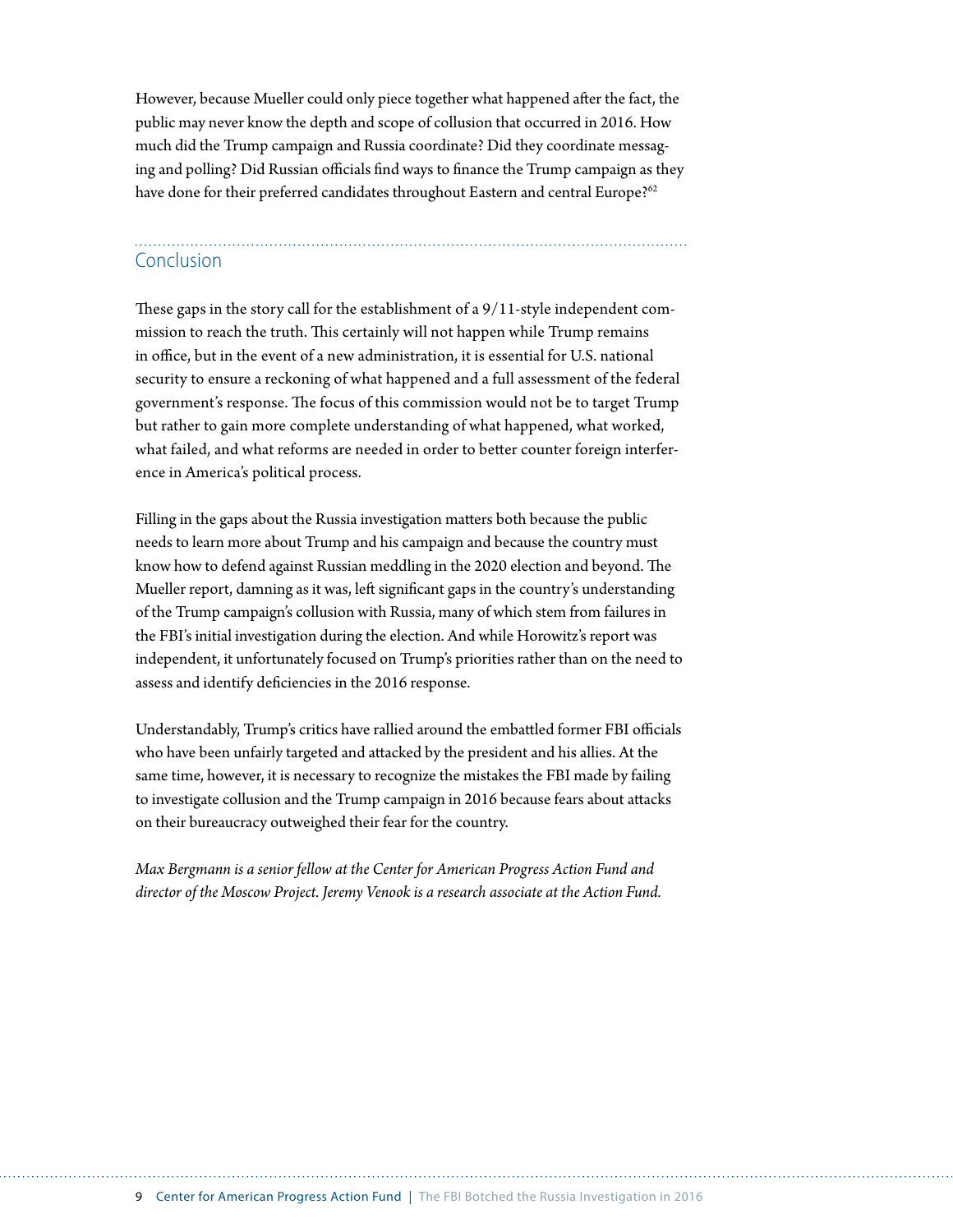## Endnotes

- 1 Robert S. Mueller III, "Report On The Investigation Into Russian Interference In The 2016 Presidential Election" (Washington: U.S. Department of Justice, 2019), available at [https://www.justice.gov/storage/report.pdf;](https://www.justice.gov/storage/report.pdf) The Moscow Project, "Mueller Found Evidence of Collusion," April 18, 2019, available at [https://themoscowproject.org/](https://themoscowproject.org/dispatch/yes-mueller-found-evidence-of-collusion/) [dispatch/yes-mueller-found-evidence-of-collusion/](https://themoscowproject.org/dispatch/yes-mueller-found-evidence-of-collusion/).
- 2 Mueller, "Report On The Investigation Into Russian Interference In The 2016 Presidential Election"; Heather Timmons, "Three ways William Barr misled the American public about the Mueller report," Quartz, April 18, 2019, available at [https://qz.com/1599174/3-ways-william-barr-misled](https://qz.com/1599174/3-ways-william-barr-misled-america-about-the-mueller-report/)[america-about-the-mueller-report/.](https://qz.com/1599174/3-ways-william-barr-misled-america-about-the-mueller-report/)
- 3 Natasha Bertrand and Josh Gerstein, "Obama's team lines up to defend Andrew McCabe in court," *Politico*, September 16, 2019, available at [https://www.politico.com/](https://www.politico.com/story/2019/09/16/obamas-team-defends-andrew-mccabe-trial-1498129) [story/2019/09/16/obamas-team-defends-andrew-mccabe](https://www.politico.com/story/2019/09/16/obamas-team-defends-andrew-mccabe-trial-1498129)[trial-1498129;](https://www.politico.com/story/2019/09/16/obamas-team-defends-andrew-mccabe-trial-1498129) Nicholas Fandos, "F.B.I. Agent Defends Actions in Russia Inquiry in Contentious House Testimony," *The New York Times*, July 12, 2018, available at [https://www.](https://www.nytimes.com/2018/07/12/us/politics/fbi-agent-house-republicans.html) [nytimes.com/2018/07/12/us/politics/fbi-agent-house](https://www.nytimes.com/2018/07/12/us/politics/fbi-agent-house-republicans.html)[republicans.html;](https://www.nytimes.com/2018/07/12/us/politics/fbi-agent-house-republicans.html) Jacey Fortin, "Lisa Page, Ex-F.B.I. Lawyer Whose Texts Criticized Trump, Breaks Silence," *The New York Times*, December 2, 2019, available at [https://www.](https://www.nytimes.com/2019/12/02/us/trump-lisa-page.html) [nytimes.com/2019/12/02/us/trump-lisa-page.html](https://www.nytimes.com/2019/12/02/us/trump-lisa-page.html).
- 4 Michael Horowitz, "Review of Four FISA Applications and Other Aspects of the FBI's Crossfire Hurricane Investigation" (Washington: U.S. Department of Justice Office of the Inspector General, 2019), available at [https://oig.justice.](https://oig.justice.gov/reports/2019/o20012.pdf) [gov/reports/2019/o20012.pdf.](https://oig.justice.gov/reports/2019/o20012.pdf)
- 5 Ed Kilgore, "Inspector General Finds Russia Investigation Wasn't an FBI Witch Hunt," *New York Magazine*, December 9, 2019, available at [https://nymag.com/intelligenc](https://nymag.com/intelligencer/2019/12/ig-finds-russia-investigation-wasnt-an-fbi-witch-hunt.html)[er/2019/12/ig-finds-russia-investigation-wasnt-an-fbi](https://nymag.com/intelligencer/2019/12/ig-finds-russia-investigation-wasnt-an-fbi-witch-hunt.html)[witch-hunt.html.](https://nymag.com/intelligencer/2019/12/ig-finds-russia-investigation-wasnt-an-fbi-witch-hunt.html)
- 6 Charlie Savage, Adam Goldman, and Katie Benner, "Report on F.B.I. Russia Inquiry Finds Serious Errors but Debunks Anti-Trump Plot," *The New York Times*, December 9, 2019, available at [https://www.nytimes.com/2019/12/09/us/](https://www.nytimes.com/2019/12/09/us/politics/fbi-ig-report-russia-investigation.html) [politics/fbi-ig-report-russia-investigation.html.](https://www.nytimes.com/2019/12/09/us/politics/fbi-ig-report-russia-investigation.html)
- 7 Veronika Bondarenko, "Obama didn't act strongly against Russian election hacking because he assumed Clinton would win," *Business Insider*, June 23, 2017, available at [https://www.businessinsider.com/obama-russia-assumed](https://www.businessinsider.com/obama-russia-assumed-clinton-would-win-2017-6)[clinton-would-win-2017-6](https://www.businessinsider.com/obama-russia-assumed-clinton-would-win-2017-6).
- 8 Rebecca R. Ruiz and Mark Lander, "Robert Mueller, Former F.B.I. Director, Is Named Special Counsel for Russia Investigation," *The New York Times*, May 17, 2017, available at [https://www.nytimes.com/2017/05/17/us/politics/robert](https://www.nytimes.com/2017/05/17/us/politics/robert-mueller-special-counsel-russia-investigation.html)[mueller-special-counsel-russia-investigation.html](https://www.nytimes.com/2017/05/17/us/politics/robert-mueller-special-counsel-russia-investigation.html).
- 9 Michael D. Shear and Adam Goldman, "Michael Flynn Pleads Guilty to Lying to the F.B.I. and Will Cooperate With Russia Inquiry," *The New York Times*, December 1, 2017, available at [https://www.nytimes.com/2017/12/01/us/poli](https://www.nytimes.com/2017/12/01/us/politics/michael-flynn-guilty-russia-investigation.html)[tics/michael-flynn-guilty-russia-investigation.html;](https://www.nytimes.com/2017/12/01/us/politics/michael-flynn-guilty-russia-investigation.html) Katelyn Polantz, "Paul Manafort pleads guilty and agrees to cooper ate with Mueller investigation," CNN, September 14, 2018, available at [https://www.cnn.com/2018/09/14/politics/](https://www.cnn.com/2018/09/14/politics/paul-manafort-guilty-plea/index.html) [paul-manafort-guilty-plea/index.html;](https://www.cnn.com/2018/09/14/politics/paul-manafort-guilty-plea/index.html) Devil Barrett and Spencer S. Hsu, "Former Trump campaign official Rick Gates pleads guilty to 2 charges," *The Washington Post*, February 23, 2018, available at [https://www.washingtonpost.com/](https://www.washingtonpost.com/politics/former-trump-campaign-official-rick-gates-expected-to-plead-guilty-and-cooperate-with-special-counsel-in-probe-of-russian-election-interference/2018/02/23/ceaaeac8-16b4-11e8-b681-2d4d462a1921_story.html) [politics/former-trump-campaign-official-rick-gates-expect](https://www.washingtonpost.com/politics/former-trump-campaign-official-rick-gates-expected-to-plead-guilty-and-cooperate-with-special-counsel-in-probe-of-russian-election-interference/2018/02/23/ceaaeac8-16b4-11e8-b681-2d4d462a1921_story.html)[ed-to-plead-guilty-and-cooperate-with-special-counsel](https://www.washingtonpost.com/politics/former-trump-campaign-official-rick-gates-expected-to-plead-guilty-and-cooperate-with-special-counsel-in-probe-of-russian-election-interference/2018/02/23/ceaaeac8-16b4-11e8-b681-2d4d462a1921_story.html)[in-probe-of-russian-election-interference/2018/02/23/](https://www.washingtonpost.com/politics/former-trump-campaign-official-rick-gates-expected-to-plead-guilty-and-cooperate-with-special-counsel-in-probe-of-russian-election-interference/2018/02/23/ceaaeac8-16b4-11e8-b681-2d4d462a1921_story.html) [ceaaeac8-16b4-11e8-b681-2d4d462a1921\\_story.html;](https://www.washingtonpost.com/politics/former-trump-campaign-official-rick-gates-expected-to-plead-guilty-and-cooperate-with-special-counsel-in-probe-of-russian-election-interference/2018/02/23/ceaaeac8-16b4-11e8-b681-2d4d462a1921_story.html) Erica Orden and others, "Michael Cohen pleads guilty, says he lied about Trump's knowledge of Moscow project," CNN, November 29, 2018, available at [https://www.cnn.](https://www.cnn.com/2018/11/29/politics/michael-cohen-guilty-plea-misleading-congress/index.html) [com/2018/11/29/politics/michael-cohen-guilty-plea](https://www.cnn.com/2018/11/29/politics/michael-cohen-guilty-plea-misleading-congress/index.html)[misleading-congress/index.html](https://www.cnn.com/2018/11/29/politics/michael-cohen-guilty-plea-misleading-congress/index.html); Sharon LaFraniere and Zach Montague, "Roger Stone Is Convicted of Impeding Investigators in a Bid to Protect Trump," *The New York Times*, November 15, 2019, available at [https://www.nytimes.](https://www.nytimes.com/2019/11/15/us/politics/roger-stone-trial-guilty.html) [com/2019/11/15/us/politics/roger-stone-trial-guilty.html](https://www.nytimes.com/2019/11/15/us/politics/roger-stone-trial-guilty.html).
- 10 Matt Apuzzo, Adam Goldman, and Nicholas Fandos, "Code Name Crossfire Hurricane: The Secret Origins of the Trump Investigation," *The New York Times*, May 16, 2018, available at [https://www.nytimes.com/2018/05/16/us/politics/](https://www.nytimes.com/2018/05/16/us/politics/crossfire-hurricane-trump-russia-fbi-mueller-investigation.html) [crossfire-hurricane-trump-russia-fbi-mueller-investigation.](https://www.nytimes.com/2018/05/16/us/politics/crossfire-hurricane-trump-russia-fbi-mueller-investigation.html) [html.](https://www.nytimes.com/2018/05/16/us/politics/crossfire-hurricane-trump-russia-fbi-mueller-investigation.html)
- 11 Marshall Cohen, "Justice Department watchdog says no political bias in Russia probe, but sharpens FBI rebuke,"<br>CNN, December 11, 2019, available at [https://www.cnn.](https://www.cnn.com/2019/12/11/politics/justice-department-inspector-general-senate-hearing/index.html) [com/2019/12/11/politics/justice-department-inspector](https://www.cnn.com/2019/12/11/politics/justice-department-inspector-general-senate-hearing/index.html)[general-senate-hearing/index.html.](https://www.cnn.com/2019/12/11/politics/justice-department-inspector-general-senate-hearing/index.html)
- 12 Sharon LaFraniere, Mark Mazzetti, and Matt Apuzzo, "How the Russia Inquiry Began: A Campaign Aide, Drinks and Talk of Political Dirt," *The New York Times*, December 30, 2017, available at [https://www.nytimes.com/2017/12/30/](https://www.nytimes.com/2017/12/30/us/politics/how-fbi-russia-investigation-began-george-papadopoulos.html) [us/politics/how-fbi-russia-investigation-began-george](https://www.nytimes.com/2017/12/30/us/politics/how-fbi-russia-investigation-began-george-papadopoulos.html)[papadopoulos.html](https://www.nytimes.com/2017/12/30/us/politics/how-fbi-russia-investigation-began-george-papadopoulos.html).
- 13 Ibid.

- 14 Michael D. Shear and Matt Apuzzo, "F.B.I. Director James Comey Is Fired by Trump," *The New York Times*, May 9, 2017, available at [https://www.nytimes.com/2017/05/09/us/](https://www.nytimes.com/2017/05/09/us/politics/james-comey-fired-fbi.html) [politics/james-comey-fired-fbi.html](https://www.nytimes.com/2017/05/09/us/politics/james-comey-fired-fbi.html).
- 15 Adam Goldman, Michael S. Schmidt, and Nicholas Fandos, "F.B.I. Opened Inquiry Into Whether Trump Was Secretly Working on Behalf of Russia," *The New York Times*, January 11, 2019, available at [https://www.nytimes.](https://www.nytimes.com/2019/01/11/us/politics/fbi-trump-russia-inquiry.html) [com/2019/01/11/us/politics/fbi-trump-russia-inquiry.html](https://www.nytimes.com/2019/01/11/us/politics/fbi-trump-russia-inquiry.html).
- 16 Horowitz, "Review of Four FISA Applications and Other Aspects of the FBI's Crossfire Hurricane Investigation."
- 17 Philip Bump, "What the Strzok-Page 'insurance policy' text was actually about," *The Washington Post*, March 14, 2019, available at [https://www.washingtonpost.com/](https://www.washingtonpost.com/politics/2019/03/14/what-strzok-page-insurance-policy-text-was-actually-about/) [politics/2019/03/14/what-strzok-page-insurance-policy](https://www.washingtonpost.com/politics/2019/03/14/what-strzok-page-insurance-policy-text-was-actually-about/)[text-was-actually-about/](https://www.washingtonpost.com/politics/2019/03/14/what-strzok-page-insurance-policy-text-was-actually-about/).
- 18 Rachel Maddow, "Lisa Page explains how she understood the 'insurance policy' text," MSNBC, December 17, 2019, available at [https://www.msnbc.com/rachel-maddow/](https://www.msnbc.com/rachel-maddow/watch/lisa-page-explains-how-she-understood-the-insurance-policy-text-75258437813) [watch/lisa-page-explains-how-she-understood-the-insur](https://www.msnbc.com/rachel-maddow/watch/lisa-page-explains-how-she-understood-the-insurance-policy-text-75258437813)[ance-policy-text-75258437813.](https://www.msnbc.com/rachel-maddow/watch/lisa-page-explains-how-she-understood-the-insurance-policy-text-75258437813)
- 19 Horowitz, "Review of Four FISA Applications and Other Aspects of the FBI's Crossfire Hurricane Investigation."
- 20 Ibid.
- 21 Ibid.
- 22 Ibid.
- 23 Ibid.
- 24 Ibid.
- 25 Kenneth P. Vogel and Andrew E. Kramer, "Russian Spy or Hustling Political Operative? The Enigmatic Figure at the Heart of Mueller's Inquiry," *The New York Times*, February 23, 2019, available at [https://www.nytimes.com/2019/02/23/](https://www.nytimes.com/2019/02/23/us/politics/konstantin-kilimnik-russia.html) [us/politics/konstantin-kilimnik-russia.html;](https://www.nytimes.com/2019/02/23/us/politics/konstantin-kilimnik-russia.html) Sonam Sheth, "'It was Moscow's victory, after all': At least 6 Putin-allied Russians reportedly attended Trump's inaugural celebrations," *Business Insider*, January 20, 2018, available at [https://www.businessinsider.com/veselnitskaya-akhmet](https://www.businessinsider.com/veselnitskaya-akhmetshin-russians-attended-trump-inauguration-2018-1)[shin-russians-attended-trump-inauguration-2018-1.](https://www.businessinsider.com/veselnitskaya-akhmetshin-russians-attended-trump-inauguration-2018-1)
- 26 The Moscow Project, "Breaking Down the Mueller Report: Dmitry Peskov and Kirill Dmitriev's Post Election Trip to New York," June 28, 2019, available at [https://themoscow](https://themoscowproject.org/dispatch/breaking-down-the-mueller-report-dmitry-peskov-and-kirill-dmitrievs-post-election-trip-to-new-york/)[project.org/dispatch/breaking-down-the-mueller-report](https://themoscowproject.org/dispatch/breaking-down-the-mueller-report-dmitry-peskov-and-kirill-dmitrievs-post-election-trip-to-new-york/)[dmitry-peskov-and-kirill-dmitrievs-post-election-trip-to](https://themoscowproject.org/dispatch/breaking-down-the-mueller-report-dmitry-peskov-and-kirill-dmitrievs-post-election-trip-to-new-york/)[new-york/.](https://themoscowproject.org/dispatch/breaking-down-the-mueller-report-dmitry-peskov-and-kirill-dmitrievs-post-election-trip-to-new-york/)

27 Ibid.

28 Ibid.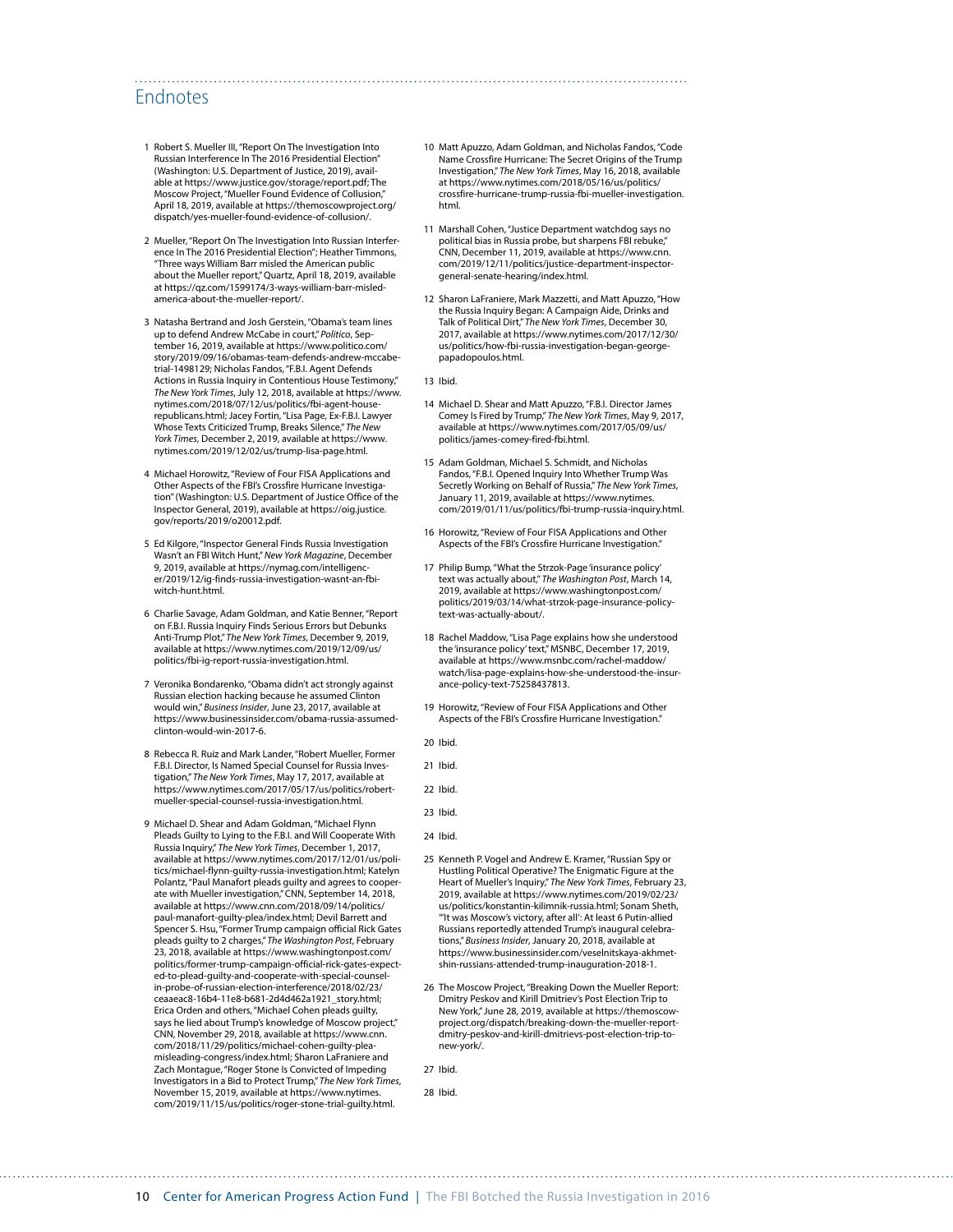- 29 Ilyumzhinov met with the Hussein family right before the Iraq War began, Libyan Col. Muammar Gaddafi during the NATO bombing campaign of Libya, and Syrian President Bashar Assad in Syria in 2012, just as the civil war broke out. Mueller later asked Trump about his contacts with Ilyumzhinov, which is included in his report. See Pete Madden, Patrick Reevell, and Oliver Roeder, "Russia Made The King Of Chess. The U.S. Dethroned Him.", FiveThirtyEight, October 2, 2018, available at [https://fivethirtyeight.](https://fivethirtyeight.com/features/russia-made-the-king-of-chess-the-u-s-dethroned-him/) [com/features/russia-made-the-king-of-chess-the-u-s](https://fivethirtyeight.com/features/russia-made-the-king-of-chess-the-u-s-dethroned-him/)[dethroned-him/.](https://fivethirtyeight.com/features/russia-made-the-king-of-chess-the-u-s-dethroned-him/)
- 30 Scott Shane, "Report Details Interactions Between F.B.I. and Dossier Author," *The New York Times*, December 9, 2019, available at [https://www.nytimes.com/2019/12/09/us/](https://www.nytimes.com/2019/12/09/us/politics/fbi-steele-dossier.html) [politics/fbi-steele-dossier.html](https://www.nytimes.com/2019/12/09/us/politics/fbi-steele-dossier.html).
- 31 The Moscow Project, "Breaking Down the Mueller Report: Dmitry Peskov and Kirill Dmitriev's Post Election Trip to New York."
- 32 Mueller, "Report On The Investigation Into Russian Interference In The 2016 Presidential Election."
- 33 Ibid.
- 34 Ibid.
- 35 Philip Rucker and Robert Costa, "Trump questions need for NATO, outlines noninterventionist foreign policy," *The Washington Post*, March 21, 2016, available at [https://www.](https://www.washingtonpost.com/news/post-politics/wp/2016/03/21/donald-trump-reveals-foreign-policy-team-in-meeting-with-the-washington-post/) [washingtonpost.com/news/post-politics/wp/2016/03/21/](https://www.washingtonpost.com/news/post-politics/wp/2016/03/21/donald-trump-reveals-foreign-policy-team-in-meeting-with-the-washington-post/) [donald-trump-reveals-foreign-policy-team-in-meeting](https://www.washingtonpost.com/news/post-politics/wp/2016/03/21/donald-trump-reveals-foreign-policy-team-in-meeting-with-the-washington-post/)[with-the-washington-post/.](https://www.washingtonpost.com/news/post-politics/wp/2016/03/21/donald-trump-reveals-foreign-policy-team-in-meeting-with-the-washington-post/)
- 36 Horowitz, "Review of Four FISA Applications and Other Aspects of the FBI's Crossfire Hurricane Investigation."
- 37 Adam Goldman, "Russian Spies Tried to Recruit Carter Page Before He Advised Trump," *The New York Times*, April 4, 2017, available at [https://www.nytimes.com/2017/04/04/](https://www.nytimes.com/2017/04/04/us/politics/carter-page-trump-russia.html) [us/politics/carter-page-trump-russia.html](https://www.nytimes.com/2017/04/04/us/politics/carter-page-trump-russia.html).
- 38 Horowitz, "Review of Four FISA Applications and Other Aspects of the FBI's Crossfire Hurricane Investigation."
- 39 Mueller, "Report On The Investigation Into Russian Interference In The 2016 Presidential Election."
- 40 Mark Mazzetti and Adam Goldman, "Trump Campaign Adviser Met With Russian Officials in 2016," *The New York Times*, November 3, 2017, available at [https://www.](https://www.nytimes.com/2017/11/03/us/politics/trump-campaign-page-russian.html) [nytimes.com/2017/11/03/us/politics/trump-campaign](https://www.nytimes.com/2017/11/03/us/politics/trump-campaign-page-russian.html)[page-russian.html.](https://www.nytimes.com/2017/11/03/us/politics/trump-campaign-page-russian.html)
- 41 Ellen Nakashima, Devlin Barrett, and Adam Entous, "FBI obtained FISA warrant to monitor former Trump adviser Carter Page," *The Washington Post*, April 2017, available at [https://www.washingtonpost.com/world/national-securi](https://www.washingtonpost.com/world/national-security/fbi-obtained-fisa-warrant-to-monitor-former-trump-adviser-carter-page/2017/04/11/620192ea-1e0e-11e7-ad74-3a742a6e93a7_story.html)[ty/fbi-obtained-fisa-warrant-to-monitor-former-trump-ad](https://www.washingtonpost.com/world/national-security/fbi-obtained-fisa-warrant-to-monitor-former-trump-adviser-carter-page/2017/04/11/620192ea-1e0e-11e7-ad74-3a742a6e93a7_story.html)[viser-carter-page/2017/04/11/620192ea-1e0e-11e7-ad74-](https://www.washingtonpost.com/world/national-security/fbi-obtained-fisa-warrant-to-monitor-former-trump-adviser-carter-page/2017/04/11/620192ea-1e0e-11e7-ad74-3a742a6e93a7_story.html) [3a742a6e93a7\\_story.html;](https://www.washingtonpost.com/world/national-security/fbi-obtained-fisa-warrant-to-monitor-former-trump-adviser-carter-page/2017/04/11/620192ea-1e0e-11e7-ad74-3a742a6e93a7_story.html) Josh Rogin, "Trump's Russia adviser speaks out, calls accusations 'complete garbage'," *The Washington Post*, September 26, 2016, available at [https://www.washingtonpost.com/news/josh-rogin/](https://www.washingtonpost.com/news/josh-rogin/wp/2016/09/26/trumps-russia-adviser-speaks-out-calls-accusations-complete-garbage/) [wp/2016/09/26/trumps-russia-adviser-speaks-out-calls](https://www.washingtonpost.com/news/josh-rogin/wp/2016/09/26/trumps-russia-adviser-speaks-out-calls-accusations-complete-garbage/)[accusations-complete-garbage/.](https://www.washingtonpost.com/news/josh-rogin/wp/2016/09/26/trumps-russia-adviser-speaks-out-calls-accusations-complete-garbage/)
- 42 Jane Mayer, "Christopher Steele, the Man Behind the Trump Dossier," *The New Yorker*, March 5, 2018, available at [https://www.newyorker.com/magazine/2018/03/12/](https://www.newyorker.com/magazine/2018/03/12/christopher-steele-the-man-behind-the-trump-dossier) [christopher-steele-the-man-behind-the-trump-dossier;](https://www.newyorker.com/magazine/2018/03/12/christopher-steele-the-man-behind-the-trump-dossier) Horowitz, "Review of Four FISA Applications and Other Aspects of the FBI's Crossfire Hurricane Investigation.
- 43 The Moscow Project, "Mueller Found Evidence of Collusion," April 18, 2019, available at [https://themoscowproject.](https://themoscowproject.org/dispatch/yes-mueller-found-evidence-of-collusion/) [org/dispatch/yes-mueller-found-evidence-of-collusion/.](https://themoscowproject.org/dispatch/yes-mueller-found-evidence-of-collusion/)
- 44 Horowitz, "Review of Four FISA Applications and Other Aspects of the FBI's Crossfire Hurricane Investigation."
- 45 Eric Lichtblau and Steven Lee Myers, "Investigating Donald Trump, F.B.I. Sees No Clear Link to Russia," *The New York Times*, October 31, 2016, available at [https://www.nytimes.](https://www.nytimes.com/2016/11/01/us/politics/fbi-russia-election-donald-trump.html) [com/2016/11/01/us/politics/fbi-russia-election-donald](https://www.nytimes.com/2016/11/01/us/politics/fbi-russia-election-donald-trump.html)[trump.html.](https://www.nytimes.com/2016/11/01/us/politics/fbi-russia-election-donald-trump.html)
- 46 Office of the Director of National Intelligence, "Background to 'Assessing Russian Activities and Intentions in Recent US Elections': The Analytic Process and Cyber Incident Attribution" (Washington: 2017), available at [https://www.](https://www.dni.gov/files/documents/ICA_2017_01.pdf) [dni.gov/files/documents/ICA\\_2017\\_01.pdf](https://www.dni.gov/files/documents/ICA_2017_01.pdf); Ken Bensinger, Miriam Elder, and Mark Schoofs, "These Reports Allege Trump Has Deep Ties To Russia," BuzzFeed News, January 10, 2017, available at [https://www.buzzfeednews.com/](https://www.buzzfeednews.com/article/kenbensinger/these-reports-allege-trump-has-deep-ties-to-russia) [article/kenbensinger/these-reports-allege-trump-has](https://www.buzzfeednews.com/article/kenbensinger/these-reports-allege-trump-has-deep-ties-to-russia)[deep-ties-to-russia.](https://www.buzzfeednews.com/article/kenbensinger/these-reports-allege-trump-has-deep-ties-to-russia)
- 47 Maddow, "Lisa Page explains how she understood the 'insurance policy' text."
- 48 Lichtblau and Myers, "Investigating Donald Trump, F.B.I. Sees No Clear Link to Russia."
- 49 FBI National Press Office, "Statement by FBI Director James B. Comey on the Investigation of Secretary Hillary Clinton's Use of a Personal E-Mail System," Press release, July 5, 2016, available at [https://www.fbi.gov/news/pressrel/](https://www.fbi.gov/news/pressrel/press-releases/statement-by-fbi-director-james-b-comey-on-the-investigation-of-secretary-hillary-clinton2019s-use-of-a-personal-e-mail-system) [press-releases/statement-by-fbi-director-james-b-comey](https://www.fbi.gov/news/pressrel/press-releases/statement-by-fbi-director-james-b-comey-on-the-investigation-of-secretary-hillary-clinton2019s-use-of-a-personal-e-mail-system)[on-the-investigation-of-secretary-hillary-clinton2019s-use](https://www.fbi.gov/news/pressrel/press-releases/statement-by-fbi-director-james-b-comey-on-the-investigation-of-secretary-hillary-clinton2019s-use-of-a-personal-e-mail-system)[of-a-personal-e-mail-system](https://www.fbi.gov/news/pressrel/press-releases/statement-by-fbi-director-james-b-comey-on-the-investigation-of-secretary-hillary-clinton2019s-use-of-a-personal-e-mail-system); Sari Horwitz, "Read the letter Comey sent to FBI employees explaining his controversial decision on the Clinton email investigation," *The Washington Post*, October 28, 2016, available at [https://www.](https://www.washingtonpost.com/news/post-nation/wp/2016/10/28/read-the-letter-comey-sent-to-fbi-employees-explaining-his-controversial-decision-on-the-clinton-email-investigation/) [washingtonpost.com/news/post-nation/wp/2016/10/28/](https://www.washingtonpost.com/news/post-nation/wp/2016/10/28/read-the-letter-comey-sent-to-fbi-employees-explaining-his-controversial-decision-on-the-clinton-email-investigation/) [read-the-letter-comey-sent-to-fbi-employees-explaining](https://www.washingtonpost.com/news/post-nation/wp/2016/10/28/read-the-letter-comey-sent-to-fbi-employees-explaining-his-controversial-decision-on-the-clinton-email-investigation/)[his-controversial-decision-on-the-clinton-email-investiga](https://www.washingtonpost.com/news/post-nation/wp/2016/10/28/read-the-letter-comey-sent-to-fbi-employees-explaining-his-controversial-decision-on-the-clinton-email-investigation/)[tion/](https://www.washingtonpost.com/news/post-nation/wp/2016/10/28/read-the-letter-comey-sent-to-fbi-employees-explaining-his-controversial-decision-on-the-clinton-email-investigation/).
- 50 Nancy LeTourneau, "How Rogue Agents in the FBI's NY Field Office Helped Elect Trump," *Washington Monthly*, December 10, 2018, available at [https://washingtonmonthly.](https://washingtonmonthly.com/2018/12/10/how-rogue-agents-in-the-fbis-ny-field-office-helped-elect-trump/) [com/2018/12/10/how-rogue-agents-in-the-fbis-ny-field](https://washingtonmonthly.com/2018/12/10/how-rogue-agents-in-the-fbis-ny-field-office-helped-elect-trump/)[office-helped-elect-trump/;](https://washingtonmonthly.com/2018/12/10/how-rogue-agents-in-the-fbis-ny-field-office-helped-elect-trump/) Marshall Cohen, "Justice Department watchdog investigating possible FBI leaks to Giuliani in 2016," CNN, December 11, 2019, available at [https://www.cnn.com/2019/12/11/politics/doj-ig](https://www.cnn.com/2019/12/11/politics/doj-ig-giuliani-fbi-leaks/index.html)[giuliani-fbi-leaks/index.html;](https://www.cnn.com/2019/12/11/politics/doj-ig-giuliani-fbi-leaks/index.html) Spencer Ackerman, "'The FBI is Trumpland': anti-Clinton atmosphere spurred leaking, sources say," *The Guardian*, November 4, 2016, available at [https://www.theguardian.com/us-news/2016/nov/03/fbi](https://www.theguardian.com/us-news/2016/nov/03/fbi-leaks-hillary-clinton-james-comey-donald-trump)[leaks-hillary-clinton-james-comey-donald-trump](https://www.theguardian.com/us-news/2016/nov/03/fbi-leaks-hillary-clinton-james-comey-donald-trump).
- 51 Jeremy Herb, "A tale of two investigations: Benghazi vs. Mueller," CNN, June 29, 2018, available at [https://www.cnn.](https://www.cnn.com/2018/06/29/politics/benghazi-committee-special-counsel-robert-mueller/index.html) [com/2018/06/29/politics/benghazi-committee-special](https://www.cnn.com/2018/06/29/politics/benghazi-committee-special-counsel-robert-mueller/index.html)[counsel-robert-mueller/index.html;](https://www.cnn.com/2018/06/29/politics/benghazi-committee-special-counsel-robert-mueller/index.html) Ackerman, "'The FBI is Trumpland'"; Adam Serwer, "How the FBI Helped Sink Clinton's Campaign," *The Atlantic*, April 17, 2018, available at [https://www.theatlantic.com/politics/archive/2018/04/](https://www.theatlantic.com/politics/archive/2018/04/comey-mccabe-fbi-clinton/558200/) [comey-mccabe-fbi-clinton/558200/](https://www.theatlantic.com/politics/archive/2018/04/comey-mccabe-fbi-clinton/558200/).
- 52 Ruiz and Lander, "Robert Mueller, Former F.B.I. Director, Is Named Special Counsel for Russia Investigation"; Goldman, Schmidt, and Fandos, "F.B.I. Opened Inquiry Into Whether Trump Was Secretly Working on Behalf of Russia."
- 53 Barrett and Hsu, "Former Trump campaign official Rick Gates pleads guilty to 2 charges."
- 54 Tom Hamburger and others, "Manafort offered to give Russian billionaire 'private briefings' on 2016 campaign," *The Washington Post*, September 20, 2017, available at [https://www.washingtonpost.com/politics/manafort](https://www.washingtonpost.com/politics/manafort-offered-to-give-russian-billionaire-private-briefings-on-2016-campaign/2017/09/20/399bba1a-9d48-11e7-8ea1-ed975285475e_story.html)[offered-to-give-russian-billionaire-private-briefings-on-](https://www.washingtonpost.com/politics/manafort-offered-to-give-russian-billionaire-private-briefings-on-2016-campaign/2017/09/20/399bba1a-9d48-11e7-8ea1-ed975285475e_story.html)[2016-campaign/2017/09/20/399bba1a-9d48-11e7-8ea1](https://www.washingtonpost.com/politics/manafort-offered-to-give-russian-billionaire-private-briefings-on-2016-campaign/2017/09/20/399bba1a-9d48-11e7-8ea1-ed975285475e_story.html) [ed975285475e\\_story.html;](https://www.washingtonpost.com/politics/manafort-offered-to-give-russian-billionaire-private-briefings-on-2016-campaign/2017/09/20/399bba1a-9d48-11e7-8ea1-ed975285475e_story.html) Sharon LaFraniere, Kenneth P. Vogel, and Maggie Haberman, "Manafort Accused of Sharing Trump Polling Data With Russian Associate," *The New York Times*, January 8, 2019, available at [https://www.](https://www.nytimes.com/2019/01/08/us/politics/manafort-trump-campaign-data-kilimnik.html) [nytimes.com/2019/01/08/us/politics/manafort-trump](https://www.nytimes.com/2019/01/08/us/politics/manafort-trump-campaign-data-kilimnik.html)[campaign-data-kilimnik.html.](https://www.nytimes.com/2019/01/08/us/politics/manafort-trump-campaign-data-kilimnik.html)
- 55 Carrie Johnson and Jessica Taylor, "Manafort Intentionally Lied To Special Counsel, Judge Says," NPR, February 13, 2019, available at [https://www.npr.](https://www.npr.org/2019/02/13/694565971/manafort-intentionally-lied-to-special-counsel-judge-says) [org/2019/02/13/694565971/manafort-intentionally-lied](https://www.npr.org/2019/02/13/694565971/manafort-intentionally-lied-to-special-counsel-judge-says)[to-special-counsel-judge-says.](https://www.npr.org/2019/02/13/694565971/manafort-intentionally-lied-to-special-counsel-judge-says)
- 56 Ryan Goodman and Laura Rozen, "Timeline: Roger Stone and His Interactions with Wikileaks, Russians, and More," Just Security, November 28, 2018, available at [https://](https://www.justsecurity.org/45435/timeline-roger-stone-russias-guccifer-2-0-wikileaks/) [www.justsecurity.org/45435/timeline-roger-stone-russias](https://www.justsecurity.org/45435/timeline-roger-stone-russias-guccifer-2-0-wikileaks/)[guccifer-2-0-wikileaks/](https://www.justsecurity.org/45435/timeline-roger-stone-russias-guccifer-2-0-wikileaks/).